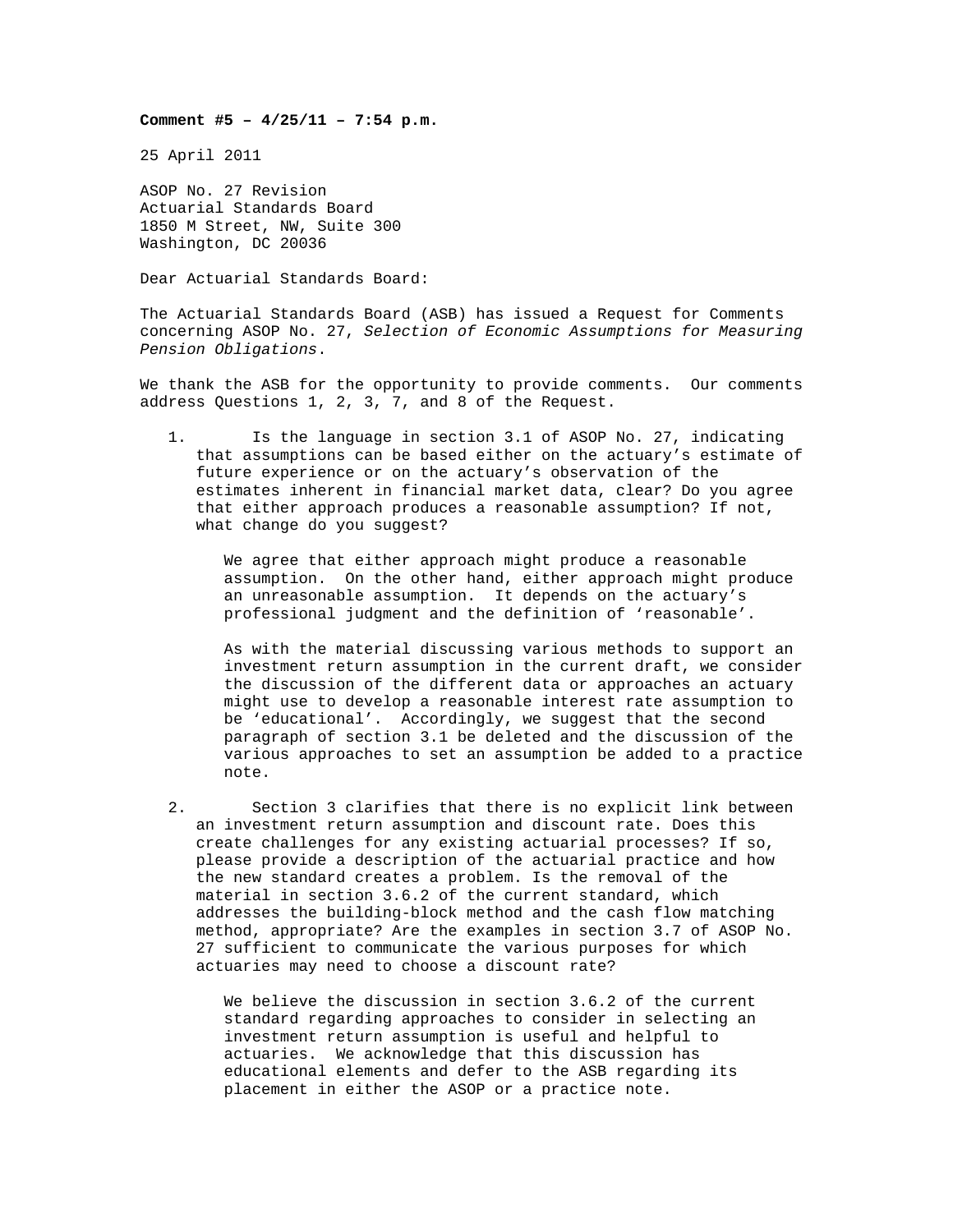However, since we believe this discussion is important and relevant to actuaries and to users of Statements of Actuarial Opinion, we are concerned if it is removed from the ASOP before a practice note is published.

Accordingly, at a minimum, we suggest the ASB be clear that the discussion is not being repudiated if it is removed from the ASOP. Preferably, though, we suggest that the discussion be retained until a practice note is published.

3. Do you agree that a reasonability standard is an appropriate way to set economic assumptions? If not, why not?

While we do expect that economic assumptions selected or recommended by an actuary would be reasonable, we are concerned that the standard as written is circular and does not provide sufficient specificity to allow an actuary to know, in advance, whether the selected assumption is reasonable or not.

In particular, we have the following comments:

The fifth sentence of the first paragraph of Section 3.1 does not define 'professional judgment' and does not allow for a process for actuaries with differing views to resolve those differences. More importantly, this language seems to suggest that challenging the reasonableness of an assumption is a challenge to the actuary's professional judgment or even the actuary's professionalism. Since actuaries are expected to be professional, we believe this sentence is redundant and suggest that it be struck. If this sentence is retained, we suggest that language similar to that in ASOP 41 (section 3.3.3) be added that introduces the concept that an independent actuary would agree that the professional judgment was well-informed.

The second paragraph of Section 3.1 discusses 'reasonable' in terms of 'not anticipated to produce significant cumulative gains/losses'. This definition requires a judgment regarding the level of 'anticipation', the level of 'significant' and the time period over which to accumulate. For example, considering a stochastic analysis, would any result other than the mean be anticipated to produce some gain/loss? How do you measure significance? What if single year fluctuations are more disconcerting than cumulative gains/losses? While this definition seems attractive, we believe that it is ultimately circular and does not enable an actuary (or a user of a Statement of Actuarial Opinion) to assess *a priori* the reasonableness of an assumption. Furthermore, this measure of reasonable might mask the use of an inappropriate assumption (for example, using a non-economic assumption, an actuary might argue that an update to the mortality table is not necessary since the current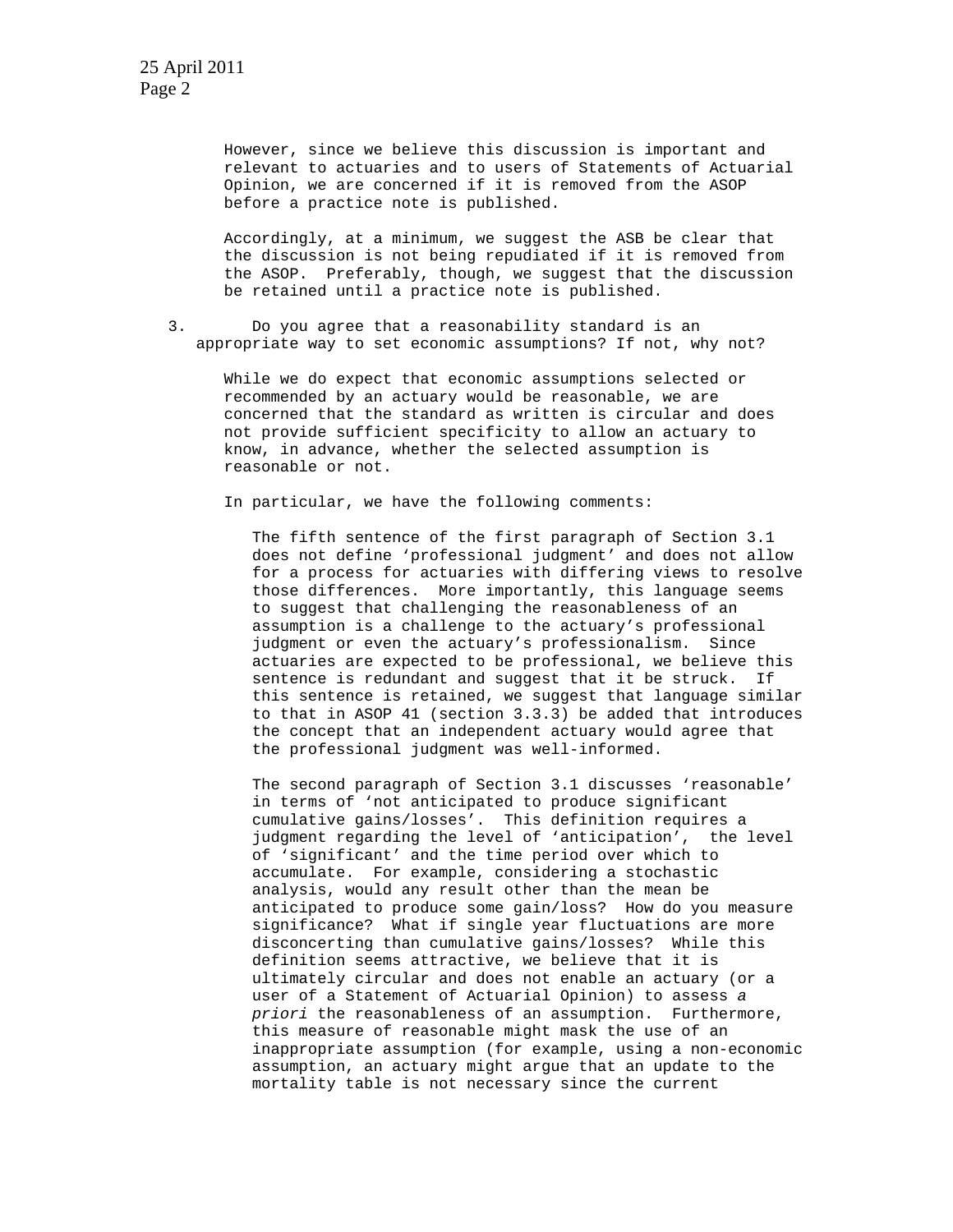assumption is not producing significant cumulative gains/losses).

While section 3.10 does require that each assumption be reasonable and section 3.11 does require that assumptions be consistent, there is no discussion of the aggregation of the assumptions. For example, if each individual assumption was just barely, on its own, not anticipated to produce significant cumulative gains/losses), could the same be said for the aggregation of all of the assumptions? We suggest that the reasonableness of the entire assumption set be discussed in the ASOP.

It is not clear what time horizon the actuary would consider in developing an economic assumption. Section 3.6 discusses the 'measurement period' as if it is the time horizon, yet for some purposes (such as the Expected Return component of pension expense) the 'measurement period' (as defined in Section 3.2) is considerably shorter than the time horizon used to develop a long-term rate of return assumption. Accordingly, we suggest that references to 'measurement period' be replaced with references to a 'time horizon'. In this case, some discussion of an appropriate time horizon would be helpful. In any case, we suggest that section 3.6(h) be expanded to include the expected exhaustion of current trust assets as an appropriate end to the time horizon.

7. Do you agree that it may be appropriate for the actuary to include conservatism in his or her assumptions? Are the disclosure requirements for a conservative assumption sufficient?

We do not believe that an adjustment for 'conservatism' is necessarily reasonable. While the term does suggest some incremental cushion against adverse experience, not all actuaries, principals, users or other third-parties (such as plan participants) perceive risk similarly. In some cases, an adjustment for conservatism might reduce the risk for one class of users (or participants) while increasing the risk for others. Or, in some cases a lower discount rate might be considered conservative (since it is increasing the liabilities on the balance sheet); in others it might be aggressive (if it results in increased rates charged by a utility).

We are further concerned that such an adjustment might be seen as weakening the otherwise reasonableness of an assumption. In other words, if before adjustment, the assumption was marginally reasonable, would the adjustment for conservatism result in an otherwise unreasonable assumption?

We believe that the 'reasonable' concept is broad enough to allow an appropriate degree of conservatism (or aggressiveness), and that an explicit degree of conservatism is not appropriate.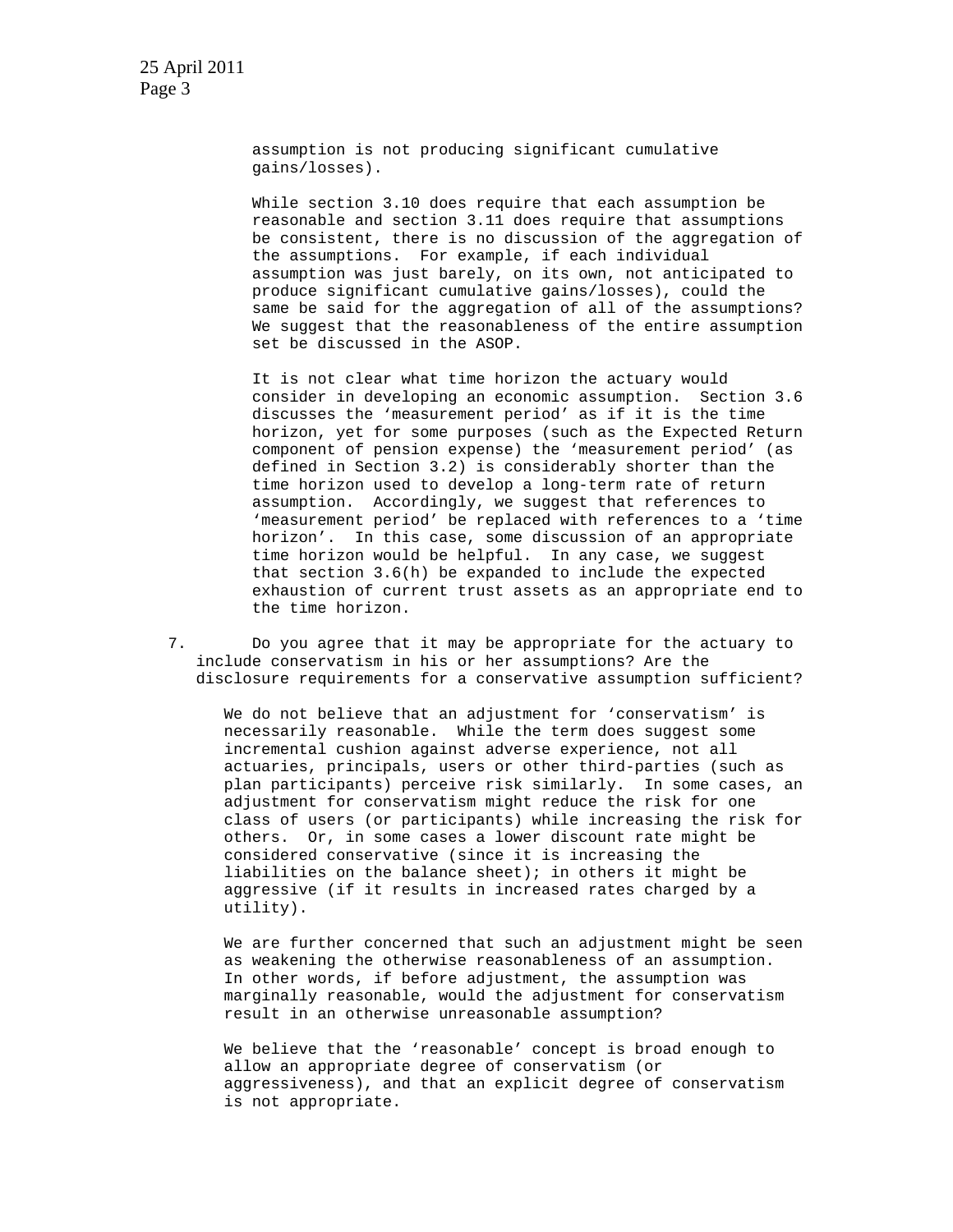8. Do you agree it is appropriate to require the actuary to provide rationale for assumptions or changes in assumptions? If so, do you agree that the proposed changes represent the appropriate approach?

We believe that it is important for an actuary to select assumptions with due care and to be prepared to discuss the factors considered. Accordingly we support the desire to provide at least a brief discussion of the factors considered in selecting the assumption. In this context, we would expect that the actuary would be cooperative if the client or other users of the Statement of Actuarial Opinion requests further detail.

While not specifically addressed in the questions, we would also like to comment on the scope of ASOP 27. This exposure draft continues current practice of providing distinct – and potentially divergent – guidance regarding pension measurements and opeb measurements.

Many actuaries work with clients who maintain both pension plans and retiree group benefit plans. Actuaries currently have disparate guidance for their work on pension plans when compared to guidance for their work on retiree group benefit plans. Accordingly, we believe that it would be helpful to actuaries to have a single ASOP focused on all economic assumptions used in both pension and retiree group benefit measurements. We suggest that the guidance currently in ASOP 6, *Measuring Retiree Group Benefit Obligations,* regarding certain non-pension economic assumptions be moved to ASOP 27, which could then be retitled as *Selection of Economic Assumptions for Measuring Retirement Benefits.* 

Currently, ASOP 27 is focused solely on economic assumptions used in measuring pension obligations (cf. section 1.2). However, section 3.8.1 of ASOP 6 does direct an actuary to the guidance of ASOP 27 when selecting certain (but not all) economic assumptions used in the measurement of retiree group benefit obligations, thereby creating a conflict between section 1.2 of ASOP 27 and section 3.8.1 of ASOP 6. For example, an actuary considering the interest assumption for a retiree medical plan would look first to Section 3.8.1 of ASOP 6, which refers the actuary to ASOP 27, which in turn refers the actuary to ASOP 4.

Section 1.2 of ASOP 27 also provides that, in case of conflict with ASOP 4, that ASOP 4 will govern. There is no such hierarchy of ASOPs between ASOP 6 and ASOP 27, or between ASOP 4 and ASOP 6.

A single ASOP focused on all economic assumptions used in both pension and retiree group benefit measurements would be helpful to actuaries by eliminating the cross-references between ASOPs and clarifying the relationship between ASOP 6 and ASOP 27.